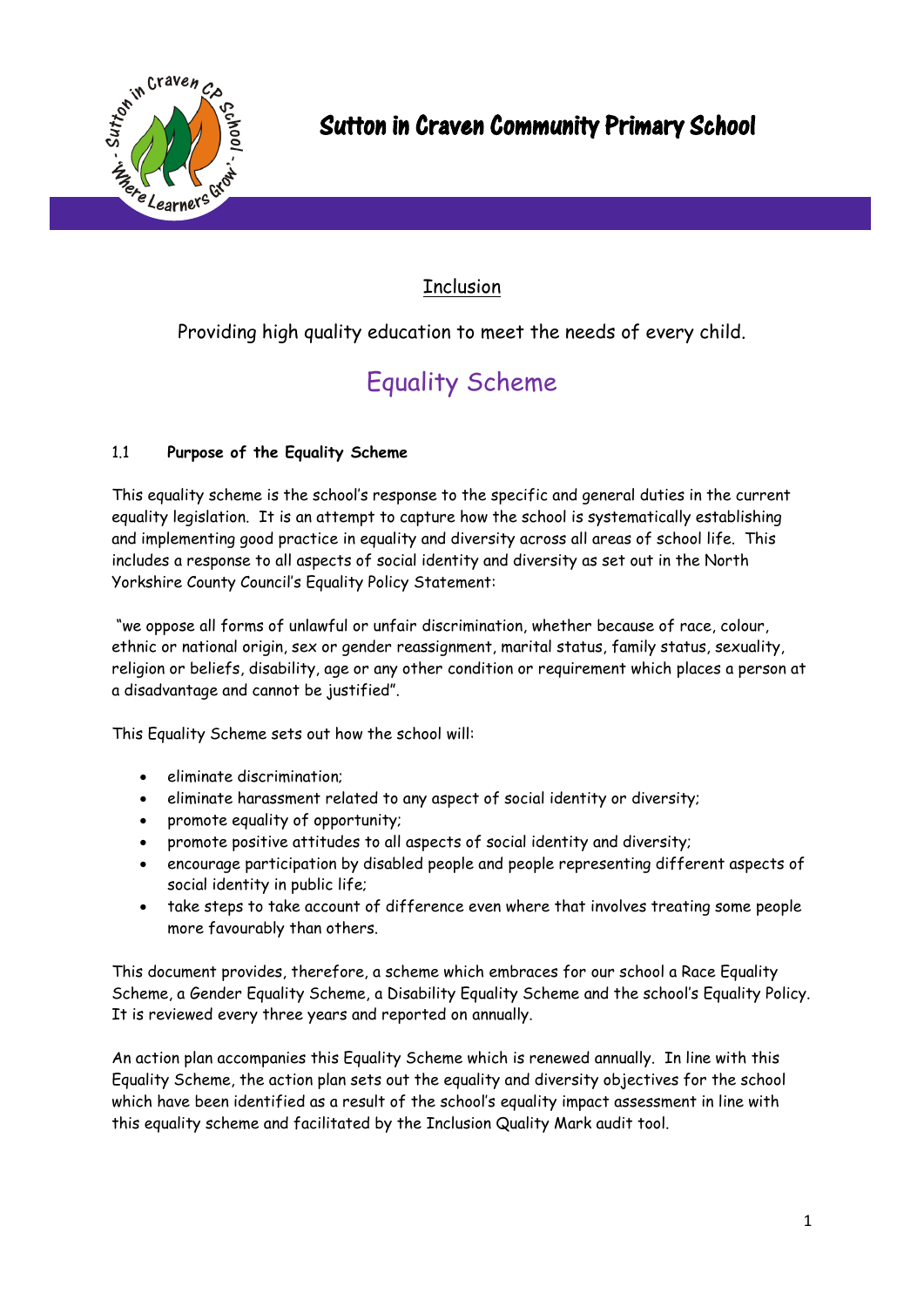

This action plan embraces the Accessibility Plan for the school as it sets out how the school will increase access to education for disabled pupils and staff in the three areas required by the planning duties in the Disability Discrimination Act:

- increasing the extent to which disabled pupils can participate in the school curriculum;
- improving the environment of the school to increase the extent to which disabled pupils can take advantage of education and associated services;
- improving the delivery to disabled pupils of information which is provided in writing for pupils who are not disabled.

It is available in different formats and in different languages on request to the school office.

#### 1.2 Equality Legislation

This equality scheme responds to the current equalities legislation:

- Race Relations Act (RRA) 1976/2000 statutory positive duty to promote racial equality, promote good race relations and eliminate unlawful racial discrimination;
- Sex Discrimination Act (SDA) 1975 (and Regulations 1999), Gender Equality Duty 2007 statutory positive duty to promote gender equality and eliminate unlawful gender discrimination;
- Employment Equality (religion or belief) (sexual orientation) Regulations 2003 extended to education, Equality Act (Part 2) 2007 The Act sets out that is unlawful for schools to discriminate against a person: a) in the terms on which it offers to admit him/her as a pupil: b) by refusing to accept an application to admit him/her as a pupil, or c) where he/she is a pupil of the establishment: i) in the way in which it affords him/her access to any benefit, facility or service, ii) by refusing him/her access to a benefit, facility or service, iii) by excluding him/her from the establishment, iv) by subjecting him/her to any other detriment. (There are specific exemptions for faith schools.)
- Disability Discrimination Act (DDA) 1995/2005 statutory positive duty to promote equality of opportunity for disabled people: pupils, staff, parents, carers and other people who use the school or may wish to, and eliminate unlawful discrimination;
- Education and Inspections Act 2006, duty to promote community cohesion.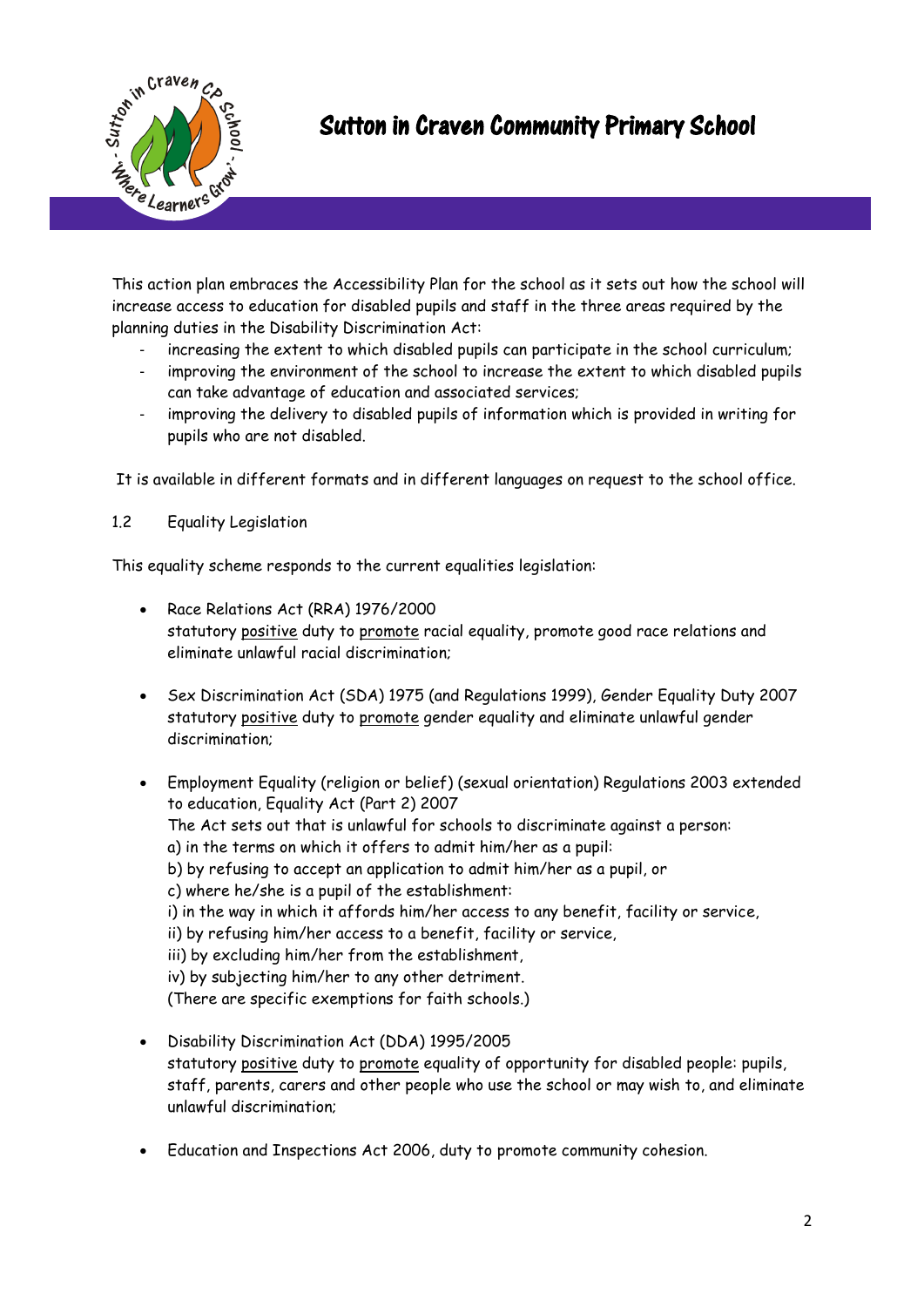

By 'community cohesion' the school is endorsing and adopting the definition provided by Alan Johnson, 2006, as:

"working towards a society in which there is a common vision and sense of belonging by all communities; a society in which the diversity of people's backgrounds and circumstances is appreciated and valued; a society in which similar life opportunities are available to all; and a society in which strong and positive relationships exist and continue to be developed in the workplace, in schools and in the wider community."

#### 2 **What kind of a school are we?**

#### **2.1 School Vision and Values – Where Learners Grow**

The school's vision and values statement reflects the school's ambitions for all its pupils. It refers to the key requirements set out in the National Curriculum Inclusion Statement for developing an inclusive curriculum: setting suitable learning challenges; responding to pupils' diverse learning needs; overcoming potential barriers to learning and assessment for individuals and groups of pupils.

The school statement also embraces the North Yorkshire Inclusion statement which emphasises that individuals and groups of learners who may be vulnerable to exclusion, marginalisation and underachievement are identified and receive targeted provision to ensure their presence, participation and achievement. The school is committed to achieving the Inclusion Quality Mark and is aspiring to achieve progressively higher levels of this award.

#### **2.2 School Context**

The nature of the school population and context is used to inform action planning for the equality scheme. The following factors are taken into account.

- $\triangleright$  Factors of the geographical location of the school;
- $\triangleright$  The training available to staff on equality issues;
- $\triangleright$  The turnover of pupils and staff;
- $\triangleright$  The population of disabled pupils and staff at the school (using the breath of the DDA definition of disability:

"A disabled person (child or adult) is someone who has a physical or mental impairment, which has a substantial and long term adverse effect on his or her ability to carry out normal day-to-day activities");

- $\triangleright$  The nature of the school intake in the future (bearing in mind the anticipatory requirement of the DDA).
- $\triangleright$  Examples of reasonable adjustments the school makes as a matter of course;
- $\triangleright$  The nature of the school and site regarding access;
- $\triangleright$  The ways in which information is currently provided for disabled pupils;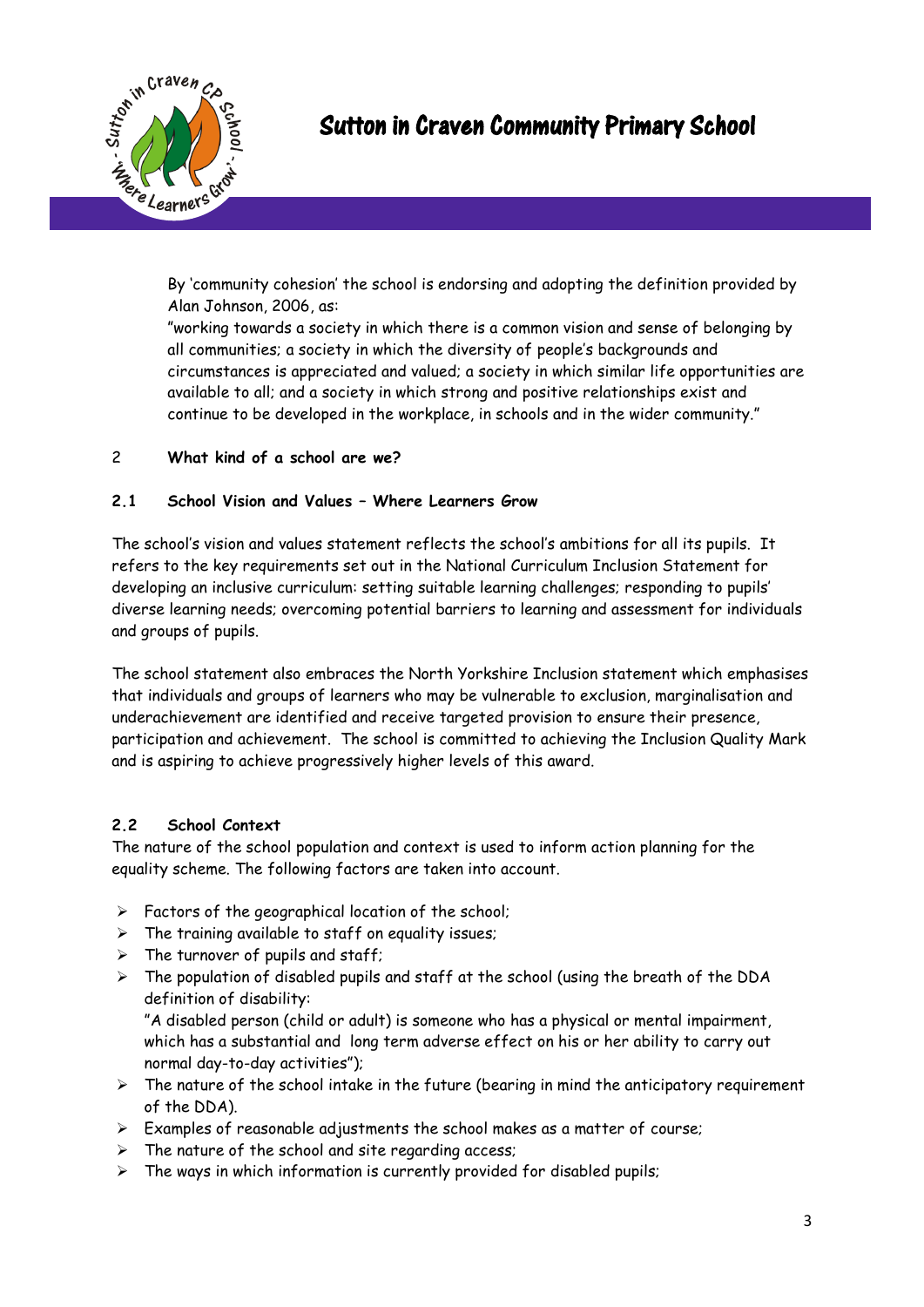

Sutton in Craven Community Primary School

- $\triangleright$  The ethnic composition of pupils and staff;
- $\triangleright$  Racist incidents at the school and in the local area;
- $\triangleright$  Recruitment, development and retention of staff against social identity factors such as disability, gender, sexual orientation, faith, age, ethnicity.
- $\triangleright$  Outcomes for pupils analysed against social identity issues, ie gender, ethnicity, disability, faith background, and aspects of vulnerability identified by the school including:
	- analysis of end of key stage results;
	- achievements on extra-curricular activities;
	- attendance data;
	- exclusion data;
	- participation on school trips;
	- participation in extended school activities;
	- Every Child Matters outcomes based on qualitative evidence such as pupil voice surveys, parental feedback, staff health and wellbeing information.

#### **2.3 Responsibilities**

The Governing Body and School Leadership Team will:

- be proactive in promoting equality and tackling discrimination in all areas;
- maintain an overview of the Equalities Scheme which will be a regular agenda item at governor meetings and ensure that all staff, parents and pupils adhere to it;
- work in partnership with others to tackle discrimination, and establish, promote and disseminate good practice in equalities;
- encourage, support and enable all pupils and staff to reach their full potential.

#### **The Governing Body is responsible for:**

- ensuring that the school complies with all relevant equalities legislation (see para. 1.2);
- ensuring, with assistance from the Headteacher, that the policy and its related procedures and strategies are implemented;
- Mandy Palfreman is the nominated governor with responsibility for Equalities who, with the Headteacher, will report to the full governing body.

#### **The Headteacher is responsible for:**

- co-ordinating all equality work within the school;
- ensuring that the policy and its related procedures and strategies are implemented on a day to day basis;
- ensuring that all staff are aware of their responsibilities under the policy and that they are given appropriate training and support to enable them to fulfil these responsibilities;
- initiating disciplinary action against staff or pupils who discriminate;
- dealing with reported incidents of racism, harassment or other forms of discrimination.

#### **People with specific responsibilities:**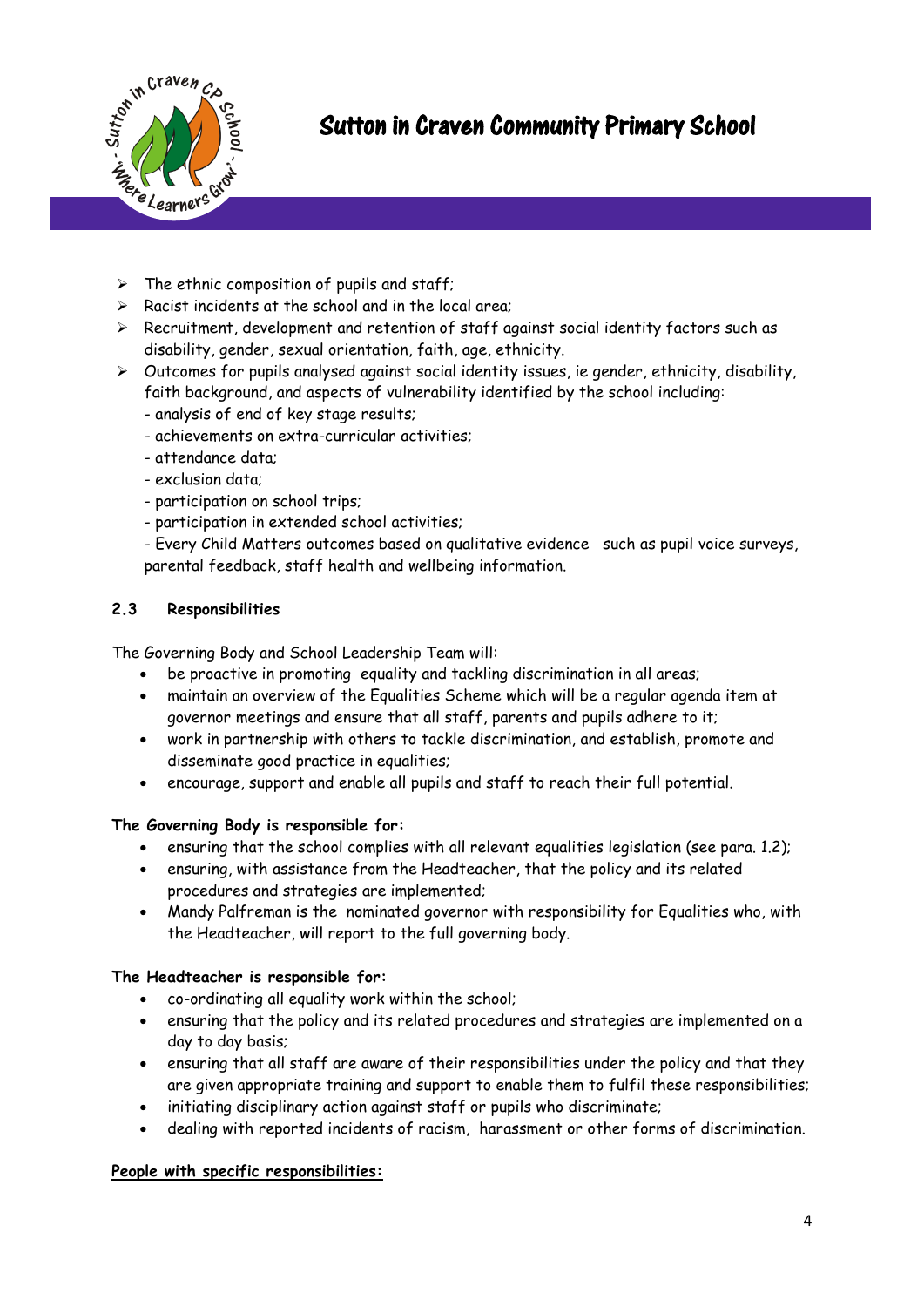

#### **The Inclusion Leader will be responsible for:**

- maintaining and sharing with all the staff those vulnerable pupils and how their needs will be met;
- details of the person responsible for gathering and analysing the information on outcomes of vulnerable pupils and staff (see para. 2.2).
- details of the person responsible for monitoring the response to reported incidents of a discriminatory nature;
- details of the person responsible for co-ordinating the Inclusion Quality Mark equality impact assessment.

#### **The Headteacher will:**

 details of the person responsible for ensuring the specific needs of staff members are addressed;

#### **All staff should:**

- know how to deal with incidents of concern, and how to identify and challenge bias and stereotyping;
- know procedures for reporting incidents of racism, harassment or other forms of discrimination;
- not discriminate on racial, disability or other grounds;
- keep themselves up to date with relevant legislation and attend training and information events organised by the school or LA;
- ensure that pupils from all groups are included in all activities and have full access to the curriculum;
- promote equality and diversity through teaching and through relations with pupils, staff, parents, and the wider community.

#### **All pupils will:**

- learn about and understand the school's Equality Scheme and be expected to behave in accordance with it;
- experience a curriculum and environment which is respectful of diversity and difference and prepares them well for life in a diverse society;
- understand the importance of reporting discriminatory bullying and racially motivated incidents;
- ensure the peer support programme within the school promotes understanding and supports pupils who are experiencing discrimination;
- monitor progress through the school council.

Visitors and contractors are responsible for complying with the school's Equality Scheme – noncompliance will be dealt with by the Headteacher.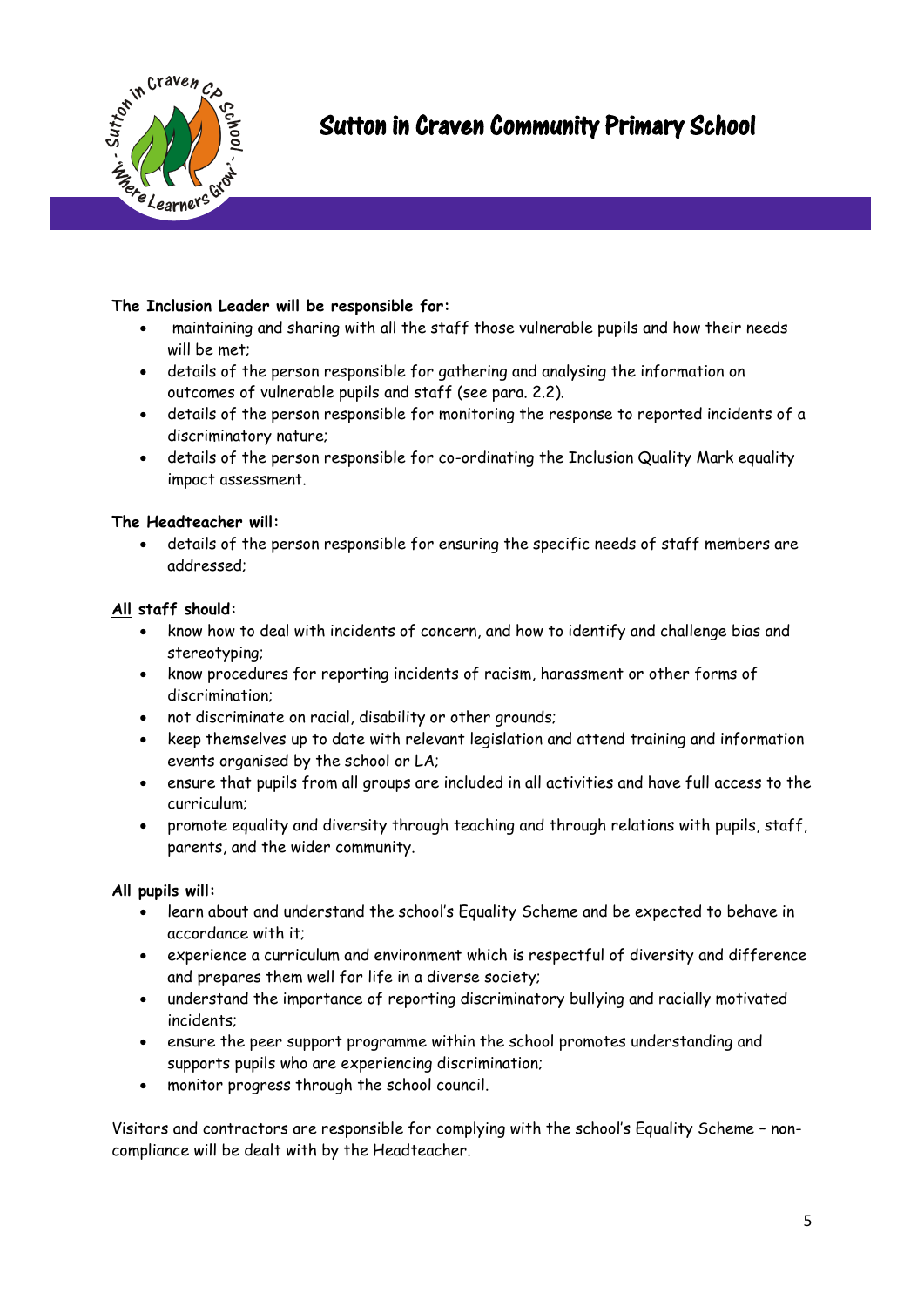

#### **3.1 Involvement Processes**

Policies are vital to identify and consolidate thinking regarding appropriate provision for pupils, however, they are often viewed as an end, when they should be seen as a process always evolving in response to changes and evidence from impact assessments. When developing this Equality Scheme, the school is clear that this is a process which must be informed by the involvement of all participants such as pupils, parents, school staff, governors and external agencies. This will ensure that the school gleans insights into the barriers faced by people from different social identity backgrounds and learns the best ways to overcome such barriers. This Scheme will be informed, therefore, by:

- the views and aspirations of pupils themselves from different social identity backgrounds;
- the views and aspirations of parents of pupils from different social identity backgrounds;
- the views and aspirations of staff from different social identity backgrounds;
- the views and aspirations of members of the community and other agencies, including voluntary organisations, representing different social identity backgrounds;
- the priorities in the North Yorkshire Children and Young People's Plan.

#### **3.2 Mechanisms for involvement**

At this school the following mechanisms will ensure the views of pupils inform the Equality Scheme and action plan:

- School council:
- Individual interviews with pupils involved in incidents of a discriminatory nature;
- Individual interviews with pupils experiencing reasonable adjustments;

At this school the following mechanisms will ensure the views of staff inform the Equality Scheme and action plan:

- Exit interviews with staff;
- Regular meetings with union representatives;
- Regular staff meetings with specific agenda items;
- Individual discussions with staff as a part of performance management.

At this school the following mechanisms will ensure the views of parents and the community inform the Equality Scheme and action plan:

• Text to be inserted into communication with parents: "your support for your child's education is crucial to their progress. Please tell us if there is any adjustments we need to make to help you support your child, for example: letters in large font; letters in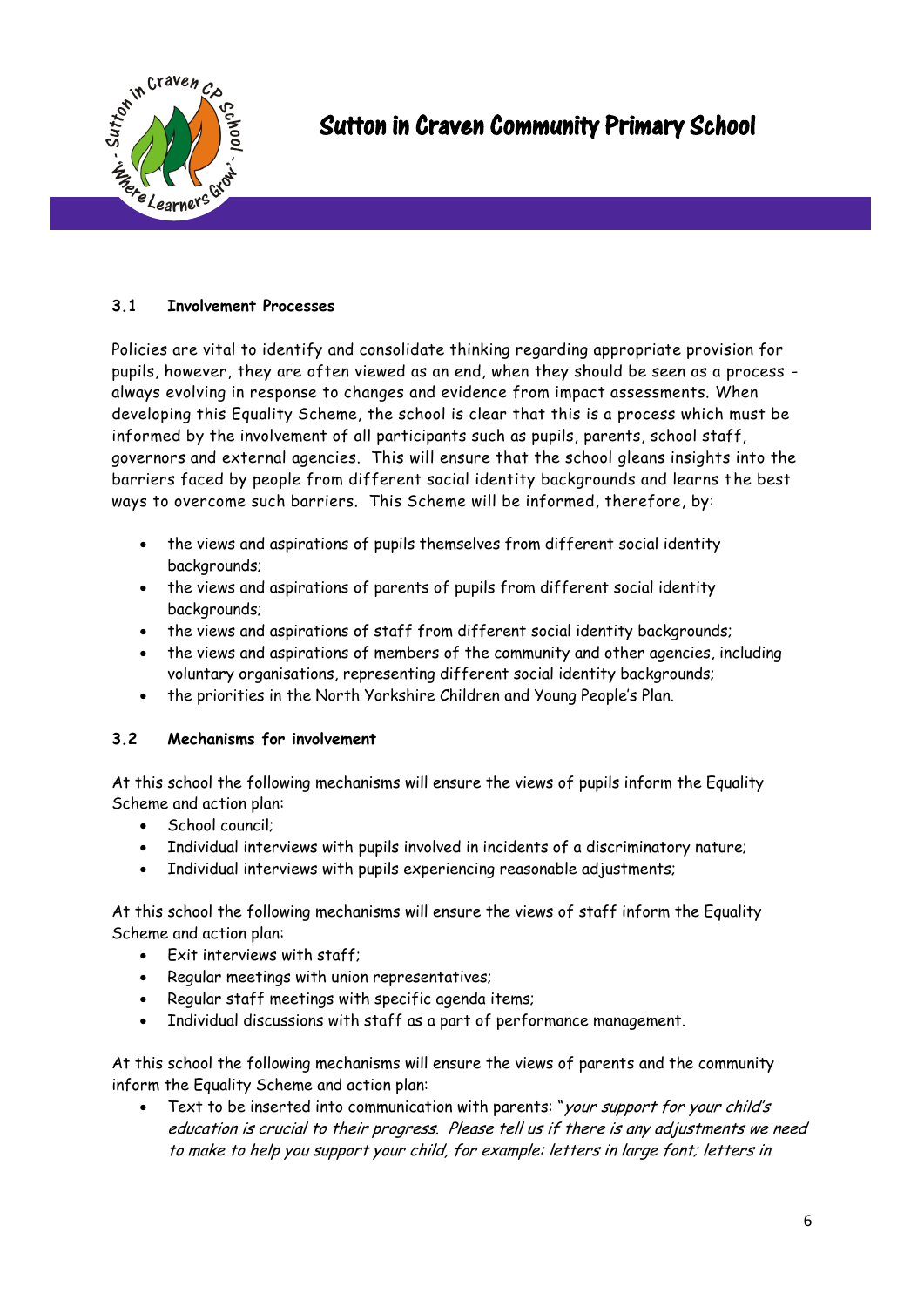

## Sutton in Craven Community Primary School

different languages; wheelchair access; explaining things over the phone; a discussion with a school colleague of the same gender."

- Feedback through the Governing Body meetings;
- Feedback through the PTA meetings;
- Feedback from adults using the school beyond the school day;

The school's action plan will focus on developing the involvement of pupils, staff and parents from different social identity backgrounds over the three years of this Scheme. We will consider varying the times, methods and the venues for this involvement to ensure the best possible attendance and ensure views can be heard. This way the school will learn what works and the involvement of pupils staff and parents will improve and deepen over time.

#### **4 Making it happen**

#### 4.1 **Implementation of Policy**

This scheme is supported by an action plan, the progress of which is monitored and evaluated by the Governing Body.

The action plan that identifies the equality objectives for the school arising from this scheme and the impact assessment through the Inclusion Quality Mark has:

- clear allocation of responsibility;
- clear allocation of resources, human and financial;
- clear timescales;
- expected outcomes and performance criteria;
- specified dates for review;

The effectiveness of this Scheme will be evaluated and reflected in:

- . the School Self-evaluation Form;
- the level achieved in the Inclusion Quality Mark;
- discussions with the School Improvement Partner.

#### **4.2 Publication**

This Equality Scheme will be published and available to anyone requesting a copy. Copies will be displayed in the school reception area and it will be referenced in school newsletters and in the school's prospectus.

#### **4.3 Reporting**